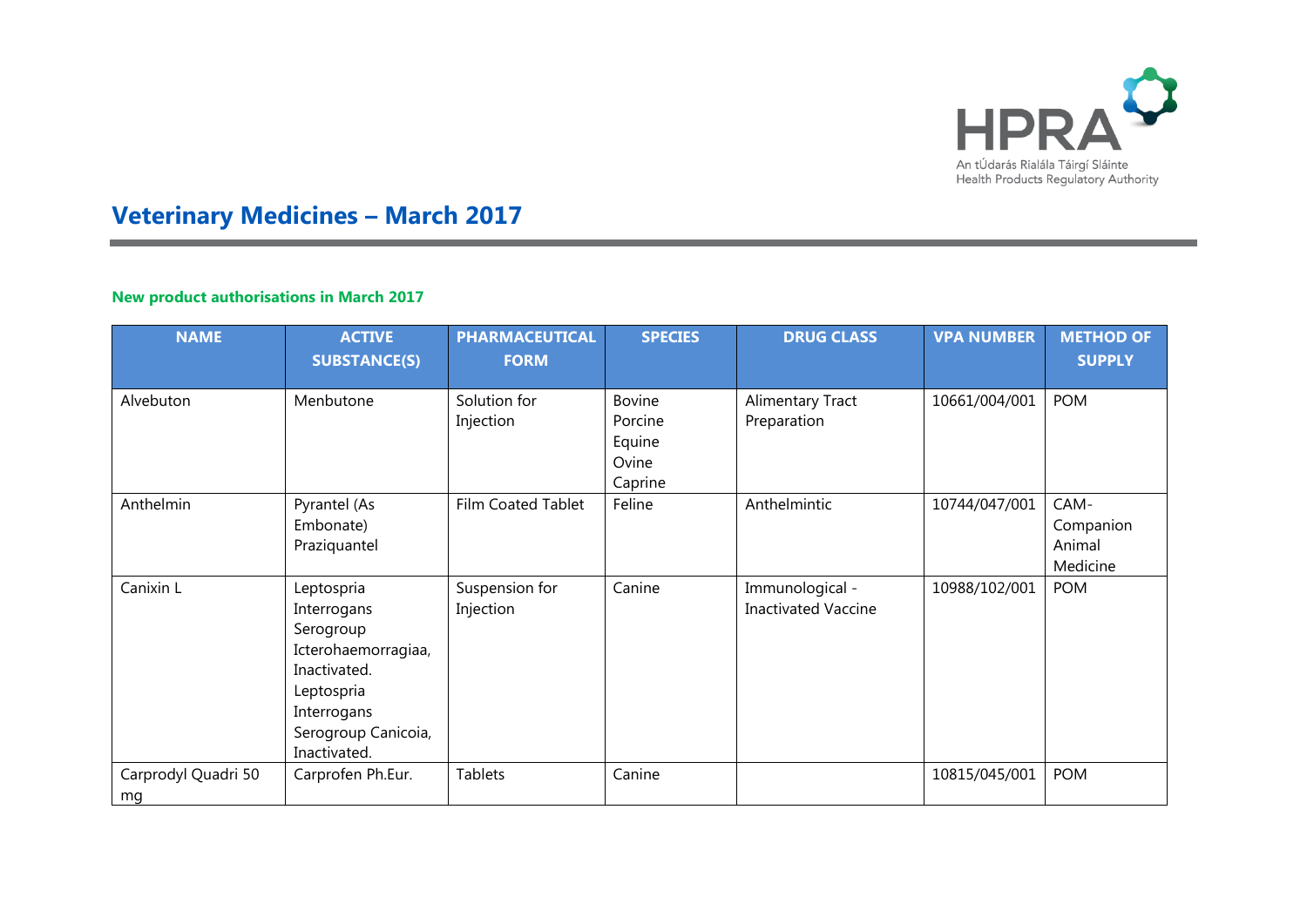

| <b>NAME</b>                | <b>ACTIVE</b>                                              | <b>PHARMACEUTICAL</b>     | <b>SPECIES</b>                     | <b>DRUG CLASS</b>                             | <b>VPA NUMBER</b> | <b>METHOD OF</b>                 |
|----------------------------|------------------------------------------------------------|---------------------------|------------------------------------|-----------------------------------------------|-------------------|----------------------------------|
|                            | <b>SUBSTANCE(S)</b>                                        | <b>FORM</b>               |                                    |                                               |                   | <b>SUPPLY</b>                    |
| Carprodyl Quadri 120<br>mg | Carprofen Ph.Eur.                                          | <b>Tablets</b>            | Canine                             |                                               | 10815/045/002     | <b>POM</b>                       |
| Cephacare                  | Cefalexin (As<br>Cefalexin<br>Monohydrate) Ph.<br>Eur      | Tablets                   | Canine                             | Antibacterial                                 | 10778/002/004     | <b>POM</b>                       |
| Cirbloc                    | <b>Inactivated Antigen</b><br>Of Pcv Type 2B,<br>Strain Rm | Emulsion for<br>Injection | Porcine                            | Immunological -<br><b>Inactivated Vaccine</b> | 10463/001/001     | <b>POM</b>                       |
| PolyVar Yellow             | Flumethrin                                                 | Strip                     | Bee                                | Ectoparasiticide                              | 10021/076/001     | LM-Licensed<br>Merchant          |
| Proposure                  | Propofol                                                   | Emulsion for<br>Injection | Canine<br>Feline                   | Anaesthetic/Analgesic                         | 10788/008/001     | VPO-<br>Vet.Practitioner<br>Only |
| Veteglan                   | D-Cloprostenol (As<br>D-Cloprostenol<br>Sodium Salt)       | Solution for<br>Injection | <b>Bovine</b><br>Equine<br>Porcine |                                               | 10665/008/001     | <b>POM</b>                       |
| Recicort                   | Triamcinolone<br>Acetonide<br>Salicylic Acid               | Ear Drops Solution        | Canine<br>Feline                   | Corticosteroid                                | 10475/025/001     | <b>POM</b>                       |
| Tauramox                   | Moxidectin                                                 | Pour-on Solution          | <b>Bovine</b>                      | Endectoparasiticides                          | 10999/185/001     | LM-Licensed<br>Merchant          |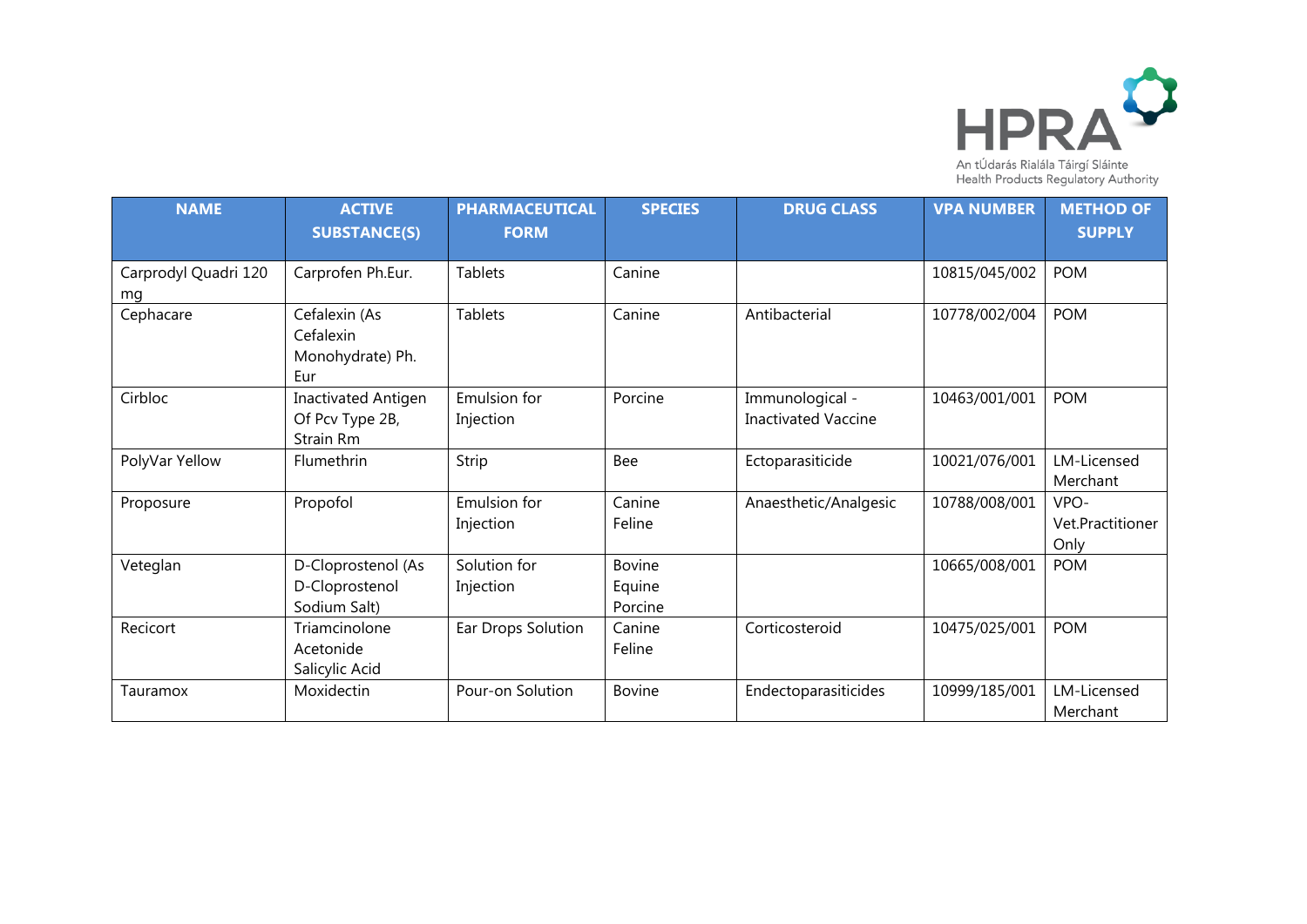

# **Products transferred in March 2017**

| <b>Product Name</b>  | <b>New VPA number</b> | <b>New MAH</b>      |
|----------------------|-----------------------|---------------------|
| Duphafral AD3E Forte | 10387/022/001         | Zoetis Belgium S.A. |
| Orbenin Dry Cow      | 10387/045/001         | Zoetis Belgium S.A. |
| Rispoval RS          | 10387/063/001         | Zoetis Belgium S.A. |
| Suvaxyn M Hyo        | 10387/067/001         | Zoetis Belgium S.A. |
| Aurofac Granular     | 10387/001/001         | Zoetis Belgium S.A. |
| CattleMarker IBR     | 10387/005/001         | Zoetis Belgium S.A. |
| CTC Alpharma         | 10387/010/001         | Zoetis Belgium S.A. |
| Cydectin             | 10387/013/001         | Zoetis Belgium S.A. |
| Dectomax             | 10387/020/001         | Zoetis Belgium S.A. |
| Torbuphanol Vet      | 10387/080/001         | Zoetis Belgium S.A. |
| Versiguard Rabies    | 10387/086/001         | Zoetis Belgium S.A. |
| Versican Plus P      | 10387/087/001         | Zoetis Belgium S.A. |